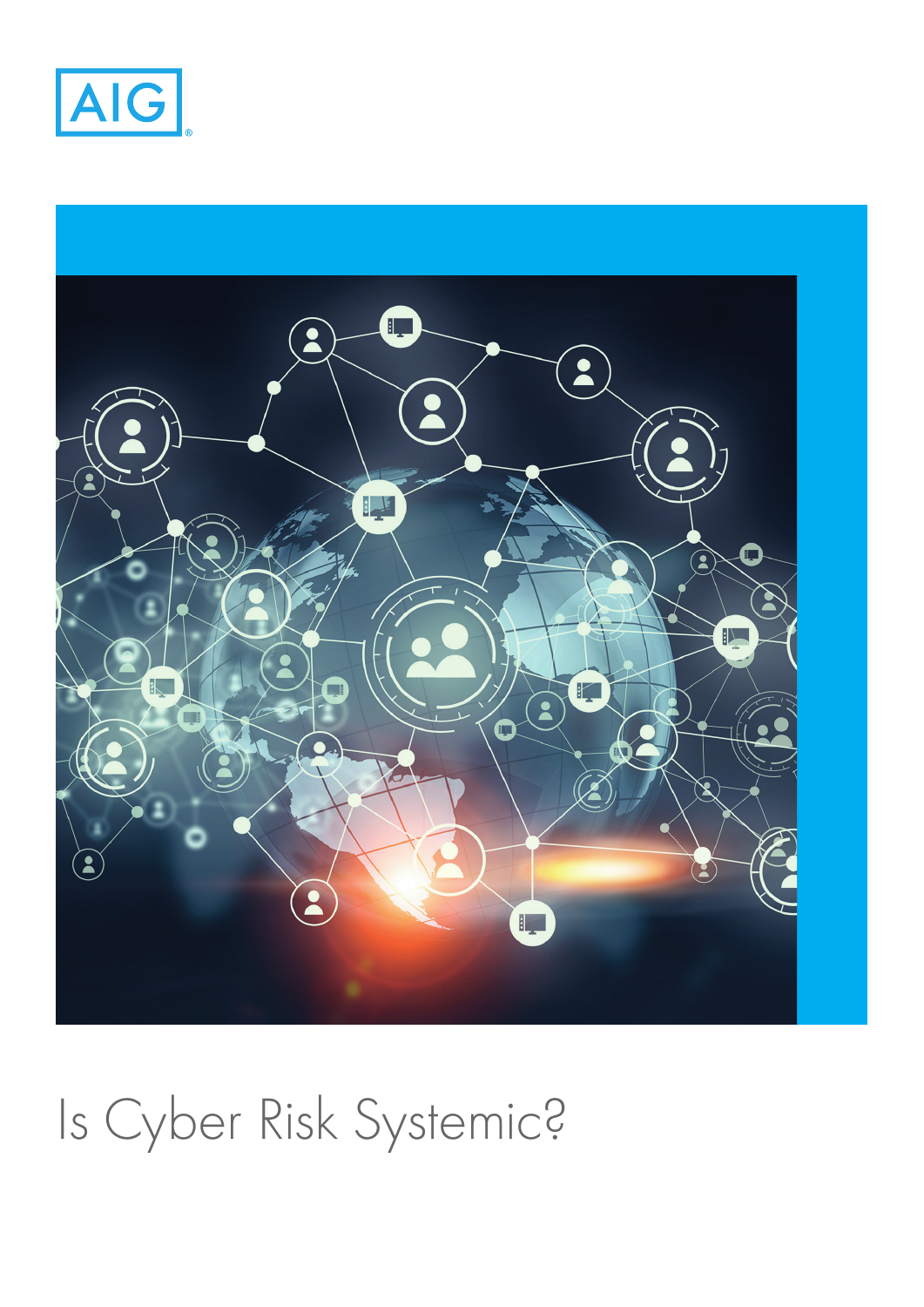## In December 2016, AIG surveyed cyber security and risk experts to gain a deeper understanding of their views of the likelihood and impact of a systemic cyber-attack.

While the question, *Is cyber risk systemic?*, is simple in form, we believe that the details are highly nuanced. Can a single attack affect tens, hundreds, or even thousands of institutions at the same time? Is the event size inversely proportional to the likelihood that it will occur? Are certain industries more exposed to systemic risk than others? These questions and more frame the research presented in this paper. The data may be useful for sizing up systemic cyber risk and preparing for systemic attacks, important topics for all companies living in the cyber security ecosystem. Moreover, for cyber insurers, answers to these questions are essential for proper modeling and management of accumulation risk.

> While our research question, Is cyber risk systemic?, is simple in form, we believe that the details are highly nuanced.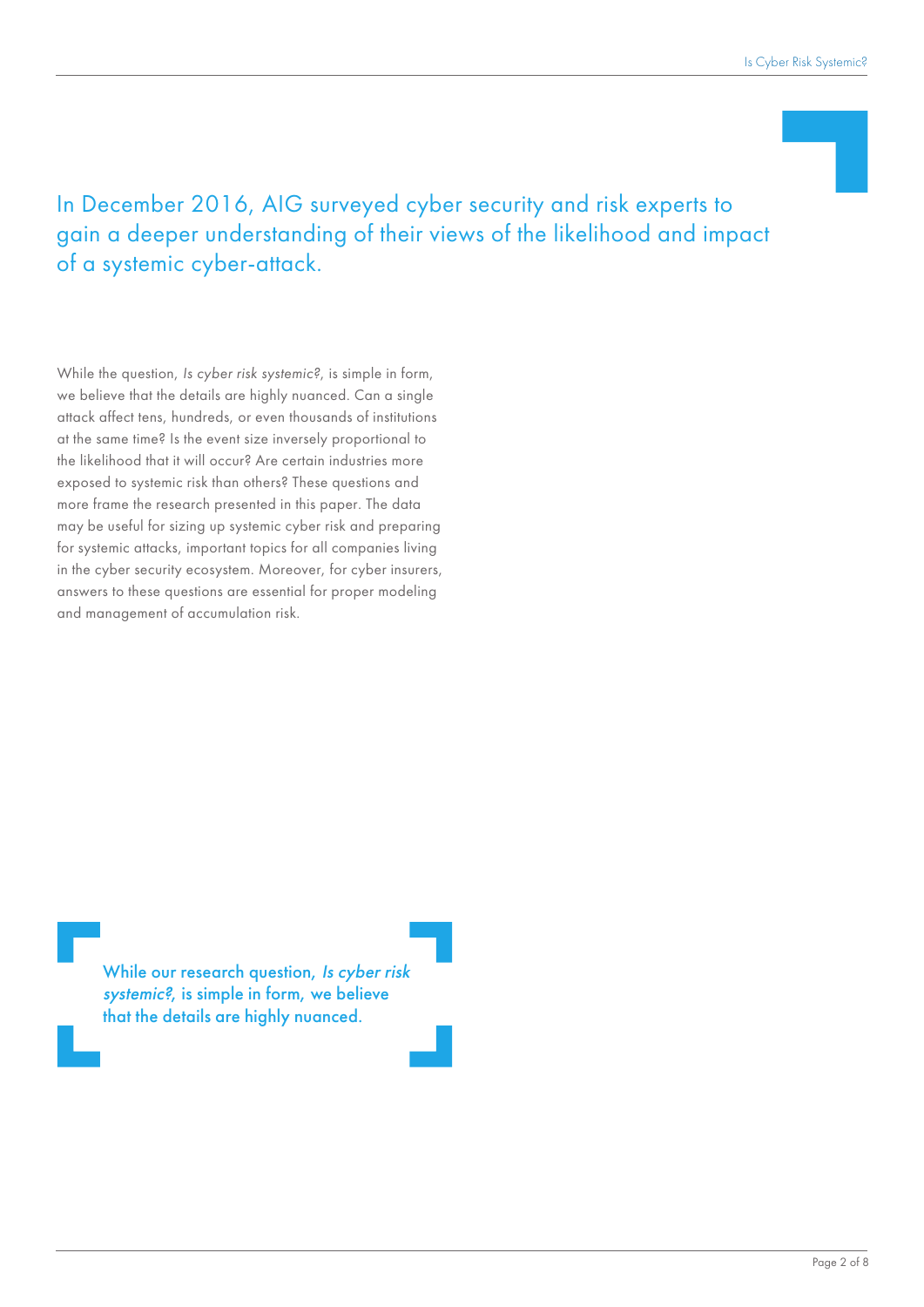# **Key Findings**

## A Resounding Yes: Cyber Risk is Systemic

More than 90 percent of respondents believe that cyber risk is systemic, i.e., capable of impacting many companies at the same time. This has widespread implications for everything from cyber security and insurance to risk management practices. Businesses, cities, and people need to start thinking differently about their cyber security vulnerabilities as hiring vendors, placing data on the cloud, and using interconnected machinery and devices may materially change their risk profile. At the same time, insurance carriers, brokers, and service providers need to work together to improve the physical, virtual, and financial protection and support provided to clients to help mitigate this expanding risk.

## How Big is "Big"?

Identifying systemic risk potential is a start. Yet, it is also important to understand the likelihood and scale of a systemic attack. When asked to rank the likelihood of different-sized attacks occurring within the next twelve months, a large majority of respondents replied that they believe a systemic cyber event impacting between five and ten companies is more likely to occur than one impacting 100 or significantly more companies. Nevertheless, recent incidents, e.g. the MongoDB ransom, Dyn distributed denial-of-service (DDoS), and SWIFT banking attacks highlight the very real threat of larger systemic events. In the DDoS attack against Dyn, a web traffic manager, hackers targeted an Internet infrastructure service, causing intermittent delays to high-traffic websites across multiple industries.

More than 90 percent of respondents believe that cyber risk is systemic, i.e., capable of impacting many companies at the same time.



How likely is it that one systemic attack will impact multiple companies in the next 12 months? (n=68)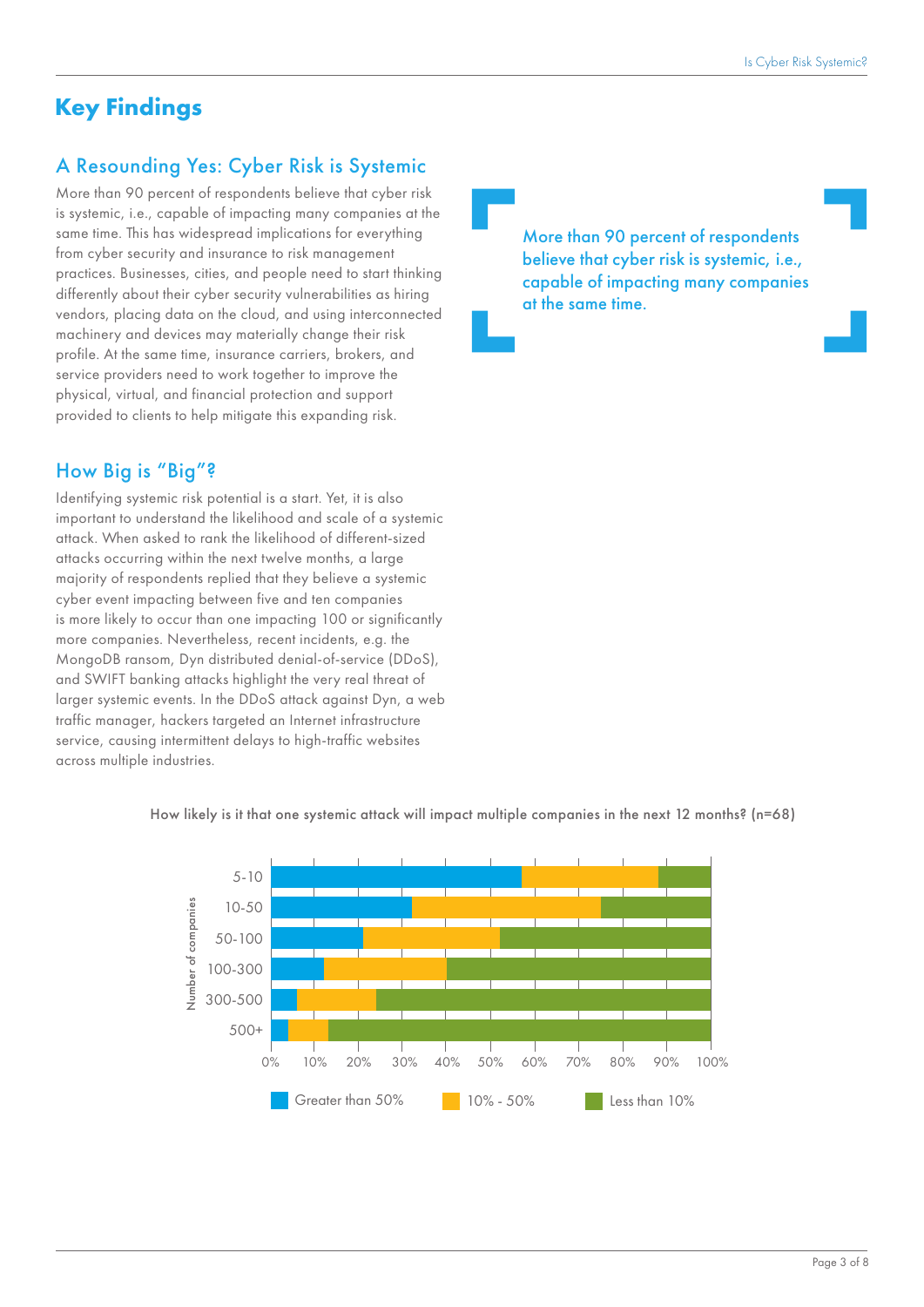In late 2016 and early 2017, hackers launched an extortion campaign on customers of a widely used open-source database platform, MongoDB. Apparently the hackers targeted older versions with default security settings that made it easier to access, view, edit, or delete data. Security researchers suggest that between 50,000 and 100,000 databases were exposed globally. Flashpoint, a cyber security firm, estimates that at least 20,000 databases were perhaps permanently deleted.

An ethical hacker investigating the issue has reported that companies across many sectors may have been impacted, including healthcare, financial services, education, and travel.<sup>2</sup> The fallout from lost databases is difficult to quantify, but likely quite large. One prominent healthcare institution is reported to have lost three years of research data when its database was deleted in the attack.

#### First in Line? The Financial Services Industry

A majority of respondents (85 percent) think that certain industry sectors are more susceptible to systemic attacks than others. The financial services (19 percent), power/energy (15 percent), telecommunications/utilities (14 percent), healthcare (13 percent), and information technology sectors (12 percent) ranked as those most likely to be part of a systemic attack in the next twelve months. This paints a picture of large systemic events we might see including disruption to financial networks or transaction systems, internet infrastructure, the power grid,

and the healthcare system. Information technology companies, including software and hardware providers that support the backbone of our digital economy, were also seen as particularly susceptible. Our highly-networked economy relies on secure, expedient, and constant data flow and electronic communication. Disruptions to the flow and security of data can have cascading impacts and negatively impact institutions that rely on such data.



You have \$100 to bet. Allocate your money based on which industries will be part of a systemic attack in the next 12 months (n=70) (Total Allocated = \$7,000)

1https://krebsonsecurity.com/2017/01/extortionists-wipe-thousands-of-databases-victims-who-pay-up-get-stiffed/#more-37597 2http://www.securityweek.com/33000-databases-fall-mongodb-massacre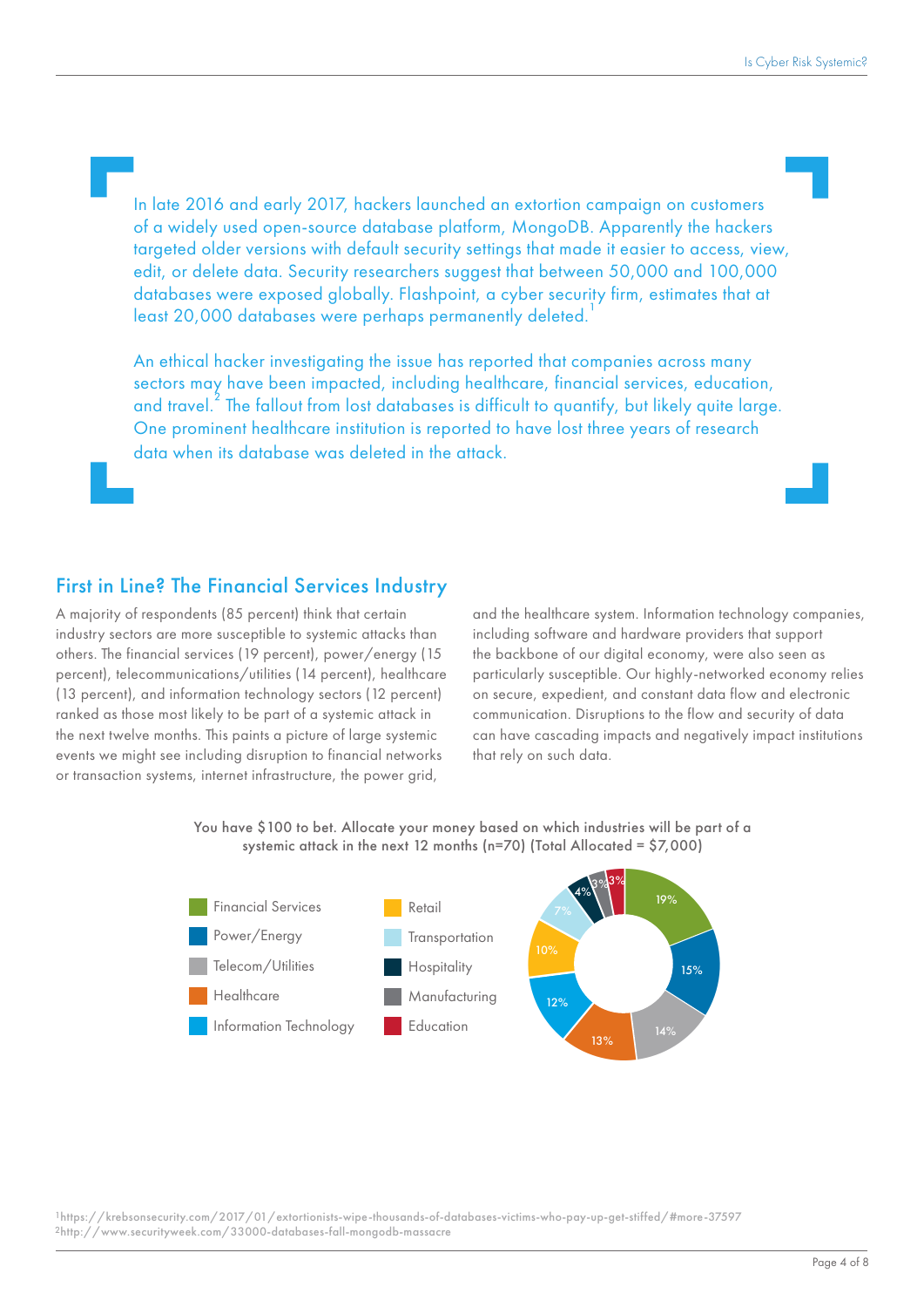#### The Greatest Threat: Mass DDoS

When asked to weigh the likelihood of the most severe scenarios (e.g., single events impacting 500 or more companies) respondents ranked a mass distributed Denial-of-Service (DDoS) attack on a major cloud provider as the most likely cross-sector mega event. This is particularly important in light of brisk cloud computing growth and the proliferation of IoT devices which have been used to launch large DDoS attacks. The scenario ranking also suggested that systemic financial services, healthcare, and retail incidents are viewed as most likely. In data theft or destruction scenarios, flaws in hardware or software widely used by the industry were most concerning.

Attacks on critical infrastructure that could cause significant loss of life and bodily injury ranked lowest on the list of scenarios. Executing large-scale attacks on infrastructure (e.g., utilities, aviation, or transportation) would likely require a high degree of sophistication that may limit the pool of capable actors, though the specter of such a threat remains.

| Rank the following scenarios in order from most to least likely to occur in the next 12 months. Most Likely = 1, Least Likely = 10 (n=66)                         | Average<br>Ranking |
|-------------------------------------------------------------------------------------------------------------------------------------------------------------------|--------------------|
| Financial Services. 15 breached. Mass business interruption. Mass DDoS coordinated against financial institutions.                                                | 4.1                |
| Healthcare. 10 breached (e.g., hospital, pharmacy, insurer). Mass data theft. Flaw in commonly used electronic medical record software.                           | 4.1                |
| Retail/Hospitality. 25 breached. Mass data theft. Flaw in widely used payment processing software/hardware.                                                       | 4.3                |
| Multi-industry. 350 breached. Mass business interruption. Mass DDoS on large cloud provider.                                                                      | 4.5                |
| Financial Services. 15 breached. Mass data theft. Flaw in widely used payment clearing system.                                                                    | 4.7                |
| Multi-industry. 350 breached. Mass business interuption. Flaw in commonly used software (e.g., Plesk, BIND) running on Linux machines.                            | 6.2                |
| Multi-industry. 350 breached. Mass data theft. Flaw in commonly used software (e.g., Plesk, BIND) running on Linux machines.                                      | 6.3                |
| Utility/Power. 35 utilities. Mass business interruption. Flaw in commonly used industrial control system.                                                         | 6.3                |
| Utility/Power. 10 utilities. Mass physical property damage, bodily injury, business interruption. Flaw in commonly used industrial control system.                | 6.8                |
| Aviation. 10 airlines/airports. Mass physical property damage, bodily injury, business interruption. Flaw in control tower and on-board naviga-<br>tion software. | 8.0                |

Respondents ranked a mass distributed Denial-of-Service (DDoS) attack on a major cloud provider as the most likely cross-sector mega event.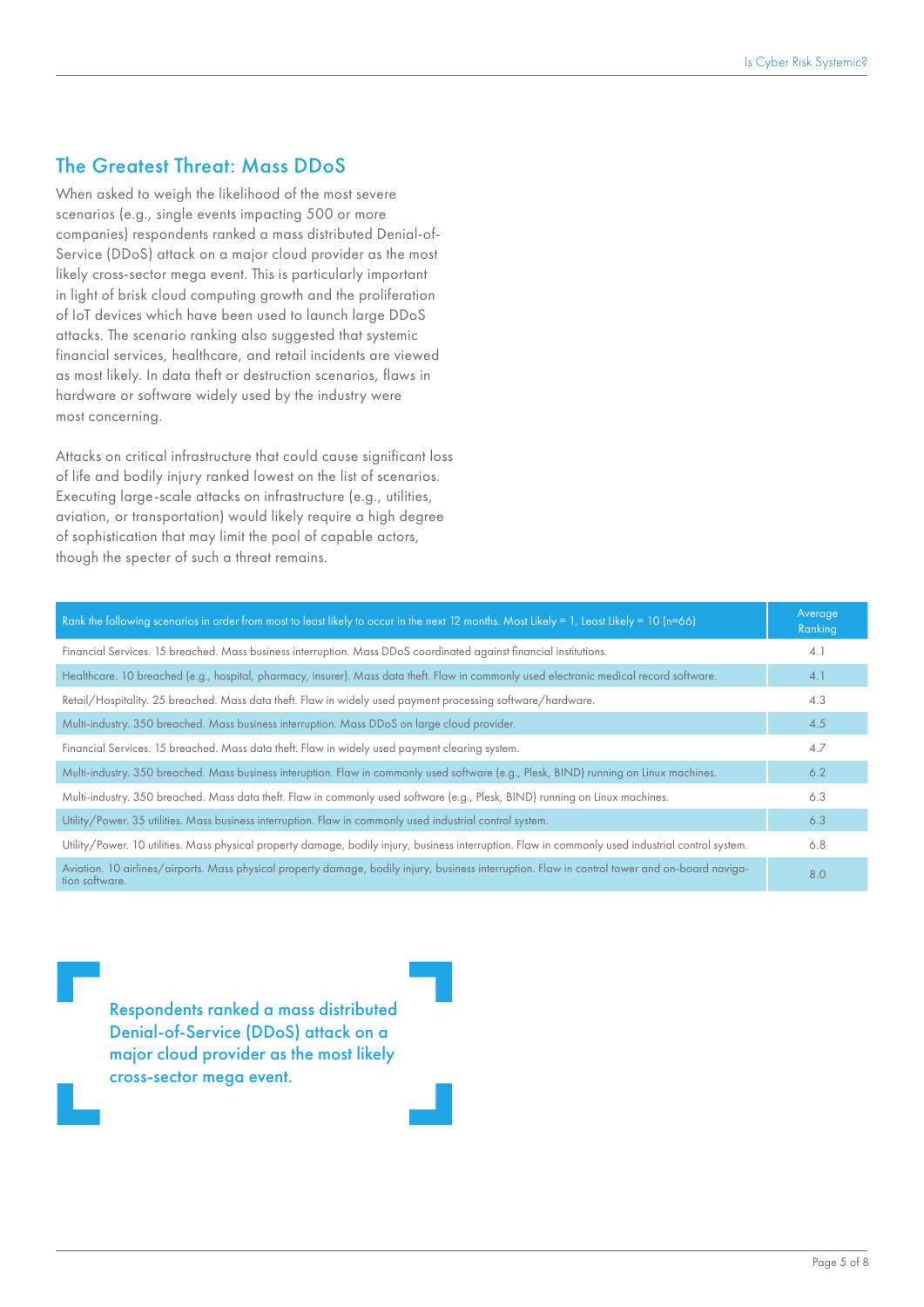## **Conclusion**

Technological progress moves societies forward. Vaccination, electricity, mass transit, and advanced chemistry have all fundamentally changed the world for the better. With each change however, comes risk and the potential to deviate from our established norms and expectations. Electronic commerce – possibly more than any other social factor – is shaping the risk profile of our modern economy.

But, as previous examples demonstrate, the risk can be managed as the majority of respondents largely agreed that systemic cyber exposure can be mitigated with proper cyber security investments. Along with security software and hardware, investments should include careful vendor vetting and management, training on proper security practices (e.g., back-ups of mission-critical data), and insurance to help mitigate the impact of a systemic cyber event. While cyber threats will continue to advance and expand, defenses must keep pace.

## Worst Case Scenarios Span Industries, Geographies, and Cyber Warfare

Respondents considered a wide range of scenarios that 'scare them most,' from cyber war games to casualtycausing attacks on critical infrastructure. Below are some specific scenarios cited:

- A power grid attack during times of system stress with widespread impact on the population.
- Cyber cat-and-mouse war games, retaliation, and escalation to conventional battle between prominent nation states.
- A significant attack on telecommunications and utilities infrastructure that has a widespread impact on essential services.
- Hacks that manipulate or destroy data (rather than stealing it or a DDoS). Medical, utility, or financial records that are altered so that system users are unable to trust what they see.
- Exploitation of security flaws in IoT devices broadly used in critical infrastructure resulting in large-scale disruption or bodily injury.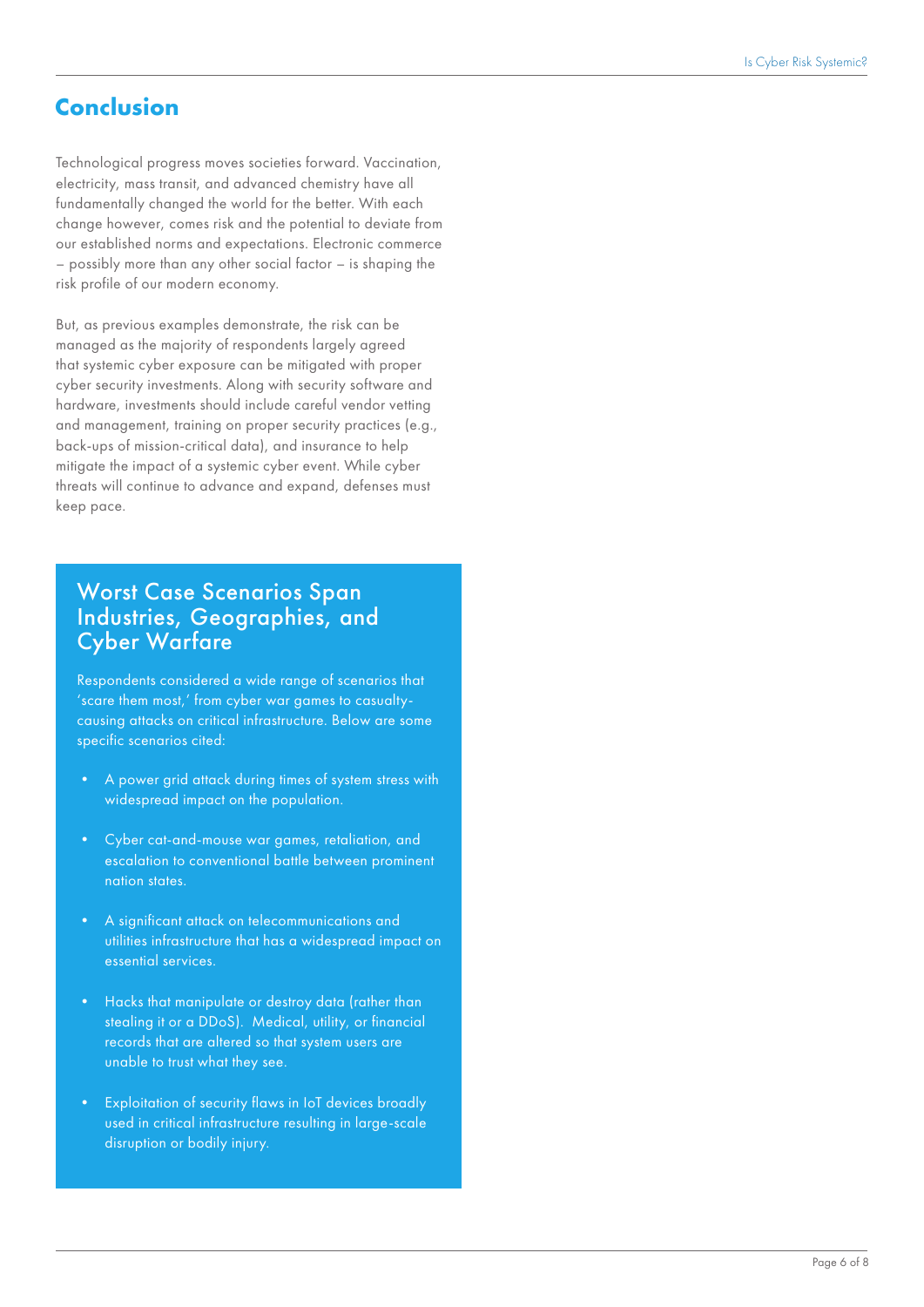#### Methodology

To collect data for this survey, in December 2016, AIG sent electronic surveys to over 100 cyber security, technology, and insurance professionals in the United States, United Kingdom, and Continental Europe. Recipients included chief information security officers, technology experts, and forensic investigators as well as cyber researchers, academics, insurance brokers, underwriters, and risk modelers.

#### **Contacts**

For more information on AIG's available cyber liability underwriting, claims, and loss prevention service capabilities, email CyberEdge@aig.com, or contact your local AIG office or broker.